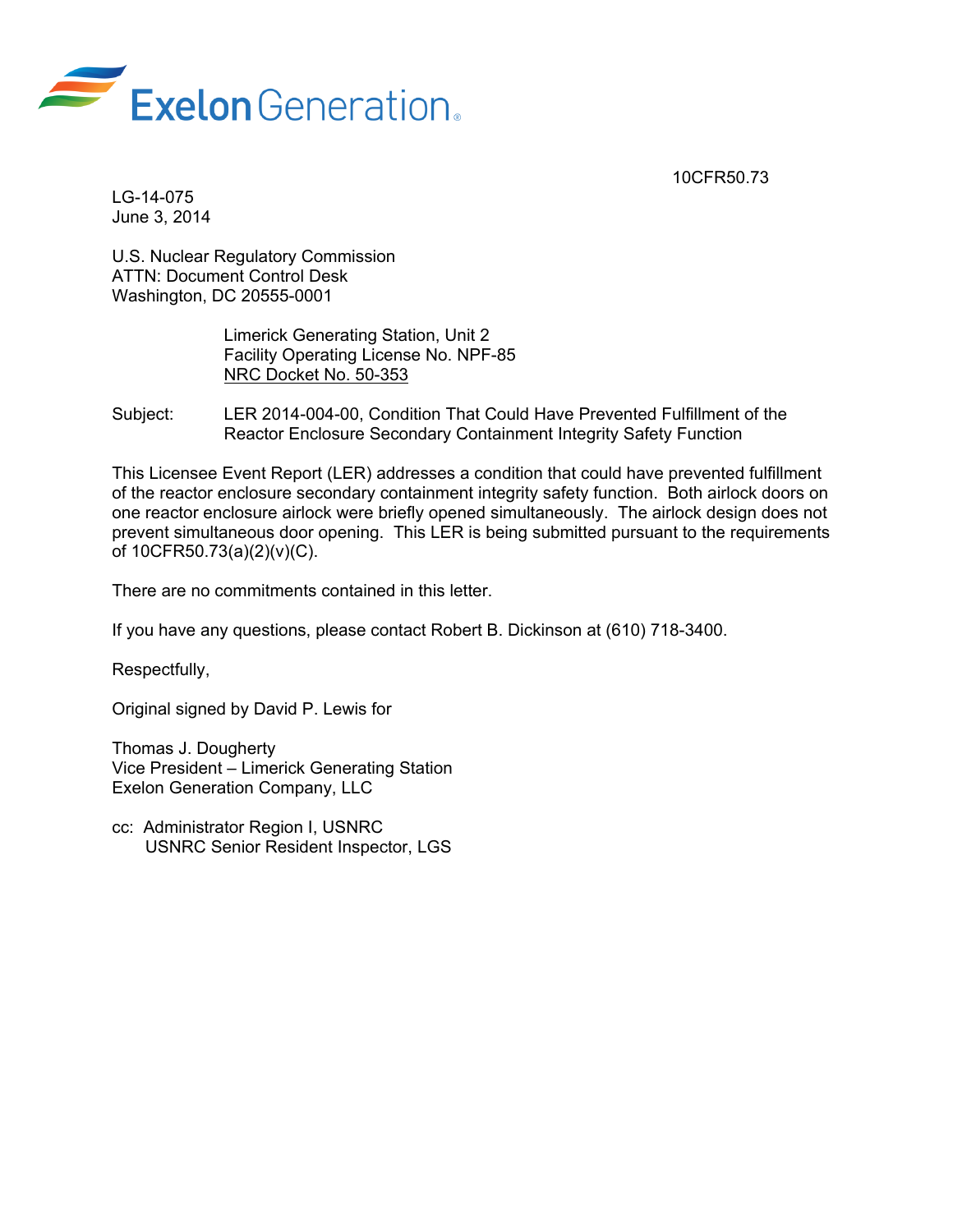| <b>NRC FORM 366</b><br><b>U.S. NUCLEAR REGULATORY COMMISSION</b><br>$(01-2014)$                               |                          |                                      |                                                                                                                  |                                                     |                   |                | APPROVED BY OMB: NO. 3150-0104<br><b>EXPIRES: 01/31/2017</b>                            |                                                                                                                                                                                                                                                                                                                                                                                                                                                                                                                                                                                                                                                                                                                                                                                                                                  |                                                                       |                      |                                                                                                                                                                                                                                                                                                                                                                                                                                                                                                                                                                                                                                                                                                                                                                                                                                          |                     |                               |                                      |                               |                   |             |
|---------------------------------------------------------------------------------------------------------------|--------------------------|--------------------------------------|------------------------------------------------------------------------------------------------------------------|-----------------------------------------------------|-------------------|----------------|-----------------------------------------------------------------------------------------|----------------------------------------------------------------------------------------------------------------------------------------------------------------------------------------------------------------------------------------------------------------------------------------------------------------------------------------------------------------------------------------------------------------------------------------------------------------------------------------------------------------------------------------------------------------------------------------------------------------------------------------------------------------------------------------------------------------------------------------------------------------------------------------------------------------------------------|-----------------------------------------------------------------------|----------------------|------------------------------------------------------------------------------------------------------------------------------------------------------------------------------------------------------------------------------------------------------------------------------------------------------------------------------------------------------------------------------------------------------------------------------------------------------------------------------------------------------------------------------------------------------------------------------------------------------------------------------------------------------------------------------------------------------------------------------------------------------------------------------------------------------------------------------------------|---------------------|-------------------------------|--------------------------------------|-------------------------------|-------------------|-------------|
| <b>LICENSEE EVENT REPORT (LER)</b><br>(See Page 2 for required number of<br>digits/characters for each block) |                          |                                      |                                                                                                                  |                                                     |                   |                |                                                                                         | Estimated burden per response to comply with this mandatory collection request: 80 hours.<br>Reported lessons learned are incorporated into the licensing process and fed back to industry.<br>Send comments regarding burden estimate to the FOIA, Privacy and Information Collections<br>Branch (T-5 F53), U.S. Nuclear Regulatory Commission, Washington, DC 20555-0001, or by<br>internet e-mail to Infocollects.Resource@nrc.gov, and to the Desk Officer, Office of Information and<br>Regulatory Affairs, NEOB-10202, (3150-0104), Office of Management and Budget, Washington, DC<br>20503. If a means used to impose an information collection does not display a currently valid OMB<br>control number, the NRC may not conduct or sponsor, and a person is not required to respond to,<br>the information collection. |                                                                       |                      |                                                                                                                                                                                                                                                                                                                                                                                                                                                                                                                                                                                                                                                                                                                                                                                                                                          |                     |                               |                                      |                               |                   |             |
| <b>1. FACILITY NAME</b>                                                                                       |                          |                                      |                                                                                                                  |                                                     |                   |                |                                                                                         |                                                                                                                                                                                                                                                                                                                                                                                                                                                                                                                                                                                                                                                                                                                                                                                                                                  | <b>2. DOCKET NUMBER</b>                                               |                      |                                                                                                                                                                                                                                                                                                                                                                                                                                                                                                                                                                                                                                                                                                                                                                                                                                          |                     |                               | 3. PAGE                              |                               |                   |             |
|                                                                                                               |                          |                                      |                                                                                                                  | Limerick Generating Station, Unit 2                 |                   |                |                                                                                         |                                                                                                                                                                                                                                                                                                                                                                                                                                                                                                                                                                                                                                                                                                                                                                                                                                  | 05000353                                                              |                      |                                                                                                                                                                                                                                                                                                                                                                                                                                                                                                                                                                                                                                                                                                                                                                                                                                          |                     | 1 OF 4                        |                                      |                               |                   |             |
| 4. TITLE                                                                                                      |                          |                                      |                                                                                                                  |                                                     |                   |                |                                                                                         |                                                                                                                                                                                                                                                                                                                                                                                                                                                                                                                                                                                                                                                                                                                                                                                                                                  |                                                                       |                      | Inoperable Reactor Enclosure Secondary Containment Integrity Due to Open Airlock                                                                                                                                                                                                                                                                                                                                                                                                                                                                                                                                                                                                                                                                                                                                                         |                     |                               |                                      |                               |                   |             |
| <b>5. EVENT DATE</b>                                                                                          |                          |                                      | <b>6. LER NUMBER</b>                                                                                             |                                                     |                   | 7. REPORT DATE |                                                                                         |                                                                                                                                                                                                                                                                                                                                                                                                                                                                                                                                                                                                                                                                                                                                                                                                                                  | <b>8. OTHER FACILITIES INVOLVED</b>                                   |                      |                                                                                                                                                                                                                                                                                                                                                                                                                                                                                                                                                                                                                                                                                                                                                                                                                                          |                     |                               |                                      |                               |                   |             |
| <b>MONTH</b>                                                                                                  | DAY                      | <b>YEAR</b>                          | <b>YEAR</b>                                                                                                      | SEQUENTIAL<br><b>NUMBER</b>                         | <b>REV</b><br>NO. | <b>MONTH</b>   | DAY                                                                                     | <b>YEAR</b>                                                                                                                                                                                                                                                                                                                                                                                                                                                                                                                                                                                                                                                                                                                                                                                                                      |                                                                       | <b>FACILITY NAME</b> |                                                                                                                                                                                                                                                                                                                                                                                                                                                                                                                                                                                                                                                                                                                                                                                                                                          |                     | <b>DOCKET NUMBER</b><br>05000 |                                      |                               |                   |             |
| 04                                                                                                            | 04                       | 2014                                 | $2014 -$                                                                                                         | 004                                                 | 00                | 06             | 03                                                                                      | 2014                                                                                                                                                                                                                                                                                                                                                                                                                                                                                                                                                                                                                                                                                                                                                                                                                             |                                                                       |                      | <b>FACILITY NAME</b>                                                                                                                                                                                                                                                                                                                                                                                                                                                                                                                                                                                                                                                                                                                                                                                                                     |                     |                               |                                      | <b>DOCKET NUMBER</b><br>05000 |                   |             |
|                                                                                                               | <b>9. OPERATING MODE</b> |                                      |                                                                                                                  |                                                     |                   |                |                                                                                         |                                                                                                                                                                                                                                                                                                                                                                                                                                                                                                                                                                                                                                                                                                                                                                                                                                  |                                                                       |                      | 11. THIS REPORT IS SUBMITTED PURSUANT TO THE REQUIREMENTS OF 10 CFR §: (Check all that apply)                                                                                                                                                                                                                                                                                                                                                                                                                                                                                                                                                                                                                                                                                                                                            |                     |                               |                                      |                               |                   |             |
|                                                                                                               |                          |                                      | 20.2201(b)                                                                                                       |                                                     |                   |                | 20.2203(a)(3)(i)                                                                        |                                                                                                                                                                                                                                                                                                                                                                                                                                                                                                                                                                                                                                                                                                                                                                                                                                  | 50.73(a)(2)(i)(C)                                                     |                      |                                                                                                                                                                                                                                                                                                                                                                                                                                                                                                                                                                                                                                                                                                                                                                                                                                          |                     |                               |                                      | 50.73(a)(2)(vii)              |                   |             |
|                                                                                                               |                          |                                      | 20.2201(d)                                                                                                       |                                                     |                   |                | 20.2203(a)(3)(ii)                                                                       |                                                                                                                                                                                                                                                                                                                                                                                                                                                                                                                                                                                                                                                                                                                                                                                                                                  | 50.73(a)(2)(ii)(A)                                                    |                      |                                                                                                                                                                                                                                                                                                                                                                                                                                                                                                                                                                                                                                                                                                                                                                                                                                          |                     | 50.73(a)(2)(viii)(A)          |                                      |                               |                   |             |
|                                                                                                               | 1                        |                                      | 20.2203(a)(1)                                                                                                    |                                                     |                   |                | 20.2203(a)(4)                                                                           |                                                                                                                                                                                                                                                                                                                                                                                                                                                                                                                                                                                                                                                                                                                                                                                                                                  | 50.73(a)(2)(ii)(B)                                                    |                      |                                                                                                                                                                                                                                                                                                                                                                                                                                                                                                                                                                                                                                                                                                                                                                                                                                          |                     | 50.73(a)(2)(viii)(B)          |                                      |                               |                   |             |
|                                                                                                               |                          |                                      | 20.2203(a)(2)(i)                                                                                                 |                                                     |                   |                | 50.36(c)(1)(i)(A)                                                                       |                                                                                                                                                                                                                                                                                                                                                                                                                                                                                                                                                                                                                                                                                                                                                                                                                                  |                                                                       |                      | 50.73(a)(2)(iii)                                                                                                                                                                                                                                                                                                                                                                                                                                                                                                                                                                                                                                                                                                                                                                                                                         |                     |                               | 50.73(a)(2)(ix)(A)                   |                               |                   |             |
|                                                                                                               | <b>10. POWER LEVEL</b>   |                                      | 20.2203(a)(2)(ii)<br>50.36(c)(1)(ii)(A)                                                                          |                                                     |                   |                |                                                                                         |                                                                                                                                                                                                                                                                                                                                                                                                                                                                                                                                                                                                                                                                                                                                                                                                                                  | 50.73(a)(2)(iv)(A)                                                    |                      |                                                                                                                                                                                                                                                                                                                                                                                                                                                                                                                                                                                                                                                                                                                                                                                                                                          |                     | 50.73(a)(2)(x)                |                                      |                               |                   |             |
|                                                                                                               |                          |                                      |                                                                                                                  | 20.2203(a)(2)(iii)<br>50.36(c)(2)                   |                   |                |                                                                                         |                                                                                                                                                                                                                                                                                                                                                                                                                                                                                                                                                                                                                                                                                                                                                                                                                                  |                                                                       |                      | 50.73(a)(2)(v)(A)                                                                                                                                                                                                                                                                                                                                                                                                                                                                                                                                                                                                                                                                                                                                                                                                                        |                     |                               | 73.71(a)(4)                          |                               |                   |             |
| 100                                                                                                           |                          | 20.2203(a)(2)(iv)<br>50.46(a)(3)(ii) |                                                                                                                  |                                                     |                   |                |                                                                                         |                                                                                                                                                                                                                                                                                                                                                                                                                                                                                                                                                                                                                                                                                                                                                                                                                                  | 50.73(a)(2)(v)(B)                                                     |                      |                                                                                                                                                                                                                                                                                                                                                                                                                                                                                                                                                                                                                                                                                                                                                                                                                                          |                     | 73.71(a)(5)                   |                                      |                               |                   |             |
|                                                                                                               |                          |                                      | 20.2203(a)(2)(v)                                                                                                 |                                                     |                   |                |                                                                                         | $\boxtimes$<br>50.73(a)(2)(v)(C)<br>50.73(a)(2)(i)(A)                                                                                                                                                                                                                                                                                                                                                                                                                                                                                                                                                                                                                                                                                                                                                                            |                                                                       |                      |                                                                                                                                                                                                                                                                                                                                                                                                                                                                                                                                                                                                                                                                                                                                                                                                                                          |                     | <b>OTHER</b>                  |                                      |                               |                   |             |
|                                                                                                               |                          |                                      |                                                                                                                  | 20.2203(a)(2)(vi)<br>50.73(a)(2)(i)(B)              |                   |                |                                                                                         |                                                                                                                                                                                                                                                                                                                                                                                                                                                                                                                                                                                                                                                                                                                                                                                                                                  | Specify in Abstract below or in<br>50.73(a)(2)(v)(D)<br>NRC Form 366A |                      |                                                                                                                                                                                                                                                                                                                                                                                                                                                                                                                                                                                                                                                                                                                                                                                                                                          |                     |                               |                                      |                               |                   |             |
| <b>FACILITY NAME</b>                                                                                          |                          |                                      |                                                                                                                  |                                                     |                   |                | <b>12. LICENSEE CONTACT FOR THIS LER</b>                                                |                                                                                                                                                                                                                                                                                                                                                                                                                                                                                                                                                                                                                                                                                                                                                                                                                                  |                                                                       |                      |                                                                                                                                                                                                                                                                                                                                                                                                                                                                                                                                                                                                                                                                                                                                                                                                                                          |                     |                               | TELEPHONE NUMBER (Include Area Code) |                               |                   |             |
|                                                                                                               |                          |                                      |                                                                                                                  | Robert B. Dickinson, Manager - Regulatory Assurance |                   |                |                                                                                         |                                                                                                                                                                                                                                                                                                                                                                                                                                                                                                                                                                                                                                                                                                                                                                                                                                  |                                                                       |                      |                                                                                                                                                                                                                                                                                                                                                                                                                                                                                                                                                                                                                                                                                                                                                                                                                                          |                     |                               |                                      | 610-718-3400                  |                   |             |
|                                                                                                               |                          |                                      |                                                                                                                  |                                                     | MANU-             |                | <b>REPORTABLE</b>                                                                       |                                                                                                                                                                                                                                                                                                                                                                                                                                                                                                                                                                                                                                                                                                                                                                                                                                  |                                                                       |                      | 13. COMPLETE ONE LINE FOR EACH COMPONENT FAILURE DESCRIBED IN THIS REPORT                                                                                                                                                                                                                                                                                                                                                                                                                                                                                                                                                                                                                                                                                                                                                                |                     |                               | MANU-                                |                               | <b>REPORTABLE</b> |             |
|                                                                                                               | CAUSE<br><b>SYSTEM</b>   |                                      |                                                                                                                  | <b>COMPONENT</b>                                    | <b>FACTURER</b>   |                | TO EPIX                                                                                 |                                                                                                                                                                                                                                                                                                                                                                                                                                                                                                                                                                                                                                                                                                                                                                                                                                  | CAUSE                                                                 |                      | <b>SYSTEM</b><br><b>COMPONENT</b>                                                                                                                                                                                                                                                                                                                                                                                                                                                                                                                                                                                                                                                                                                                                                                                                        |                     |                               | <b>FACTURER</b><br>TO EPIX           |                               |                   |             |
|                                                                                                               |                          |                                      |                                                                                                                  |                                                     |                   |                |                                                                                         |                                                                                                                                                                                                                                                                                                                                                                                                                                                                                                                                                                                                                                                                                                                                                                                                                                  |                                                                       |                      |                                                                                                                                                                                                                                                                                                                                                                                                                                                                                                                                                                                                                                                                                                                                                                                                                                          | <b>15. EXPECTED</b> |                               | <b>MONTH</b>                         | DAY                           |                   | <b>YEAR</b> |
|                                                                                                               |                          |                                      | <b>14. SUPPLEMENTAL REPORT EXPECTED</b><br>$\boxtimes$ NO<br>YES (If yes, complete 15. EXPECTED SUBMISSION DATE) |                                                     |                   |                |                                                                                         |                                                                                                                                                                                                                                                                                                                                                                                                                                                                                                                                                                                                                                                                                                                                                                                                                                  | <b>SUBMISSION</b><br><b>DATE</b>                                      |                      |                                                                                                                                                                                                                                                                                                                                                                                                                                                                                                                                                                                                                                                                                                                                                                                                                                          |                     |                               |                                      |                               |                   |             |
|                                                                                                               |                          |                                      |                                                                                                                  |                                                     |                   |                | ABSTRACT (Limit to 1400 spaces, i.e., approximately 15 single-spaced typewritten lines) |                                                                                                                                                                                                                                                                                                                                                                                                                                                                                                                                                                                                                                                                                                                                                                                                                                  |                                                                       |                      |                                                                                                                                                                                                                                                                                                                                                                                                                                                                                                                                                                                                                                                                                                                                                                                                                                          |                     |                               |                                      |                               |                   |             |
|                                                                                                               |                          |                                      |                                                                                                                  | communicated to the site.                           |                   |                |                                                                                         |                                                                                                                                                                                                                                                                                                                                                                                                                                                                                                                                                                                                                                                                                                                                                                                                                                  |                                                                       |                      | Workers simultaneously opened both doors of a reactor enclosure personnel airlock when<br>transporting material through the airlock. One worker opened the outboard airlock door<br>before the inboard airlock door was properly closed and latched. Both doors were closed<br>in less than 10 seconds. This event resulted in a brief inoperability of reactor enclosure<br>secondary containment integrity. The event was caused by the workers' failure to verify<br>the inboard airlock door was latched fully closed prior to opening the outboard airlock door.<br>The workers failed to properly use the self-check fundamental. The airlock doors were<br>closed to restore reactor enclosure secondary containment integrity. The workers were<br>coached regarding use of the self-check fundamental. The lessons learned were |                     |                               |                                      |                               |                   |             |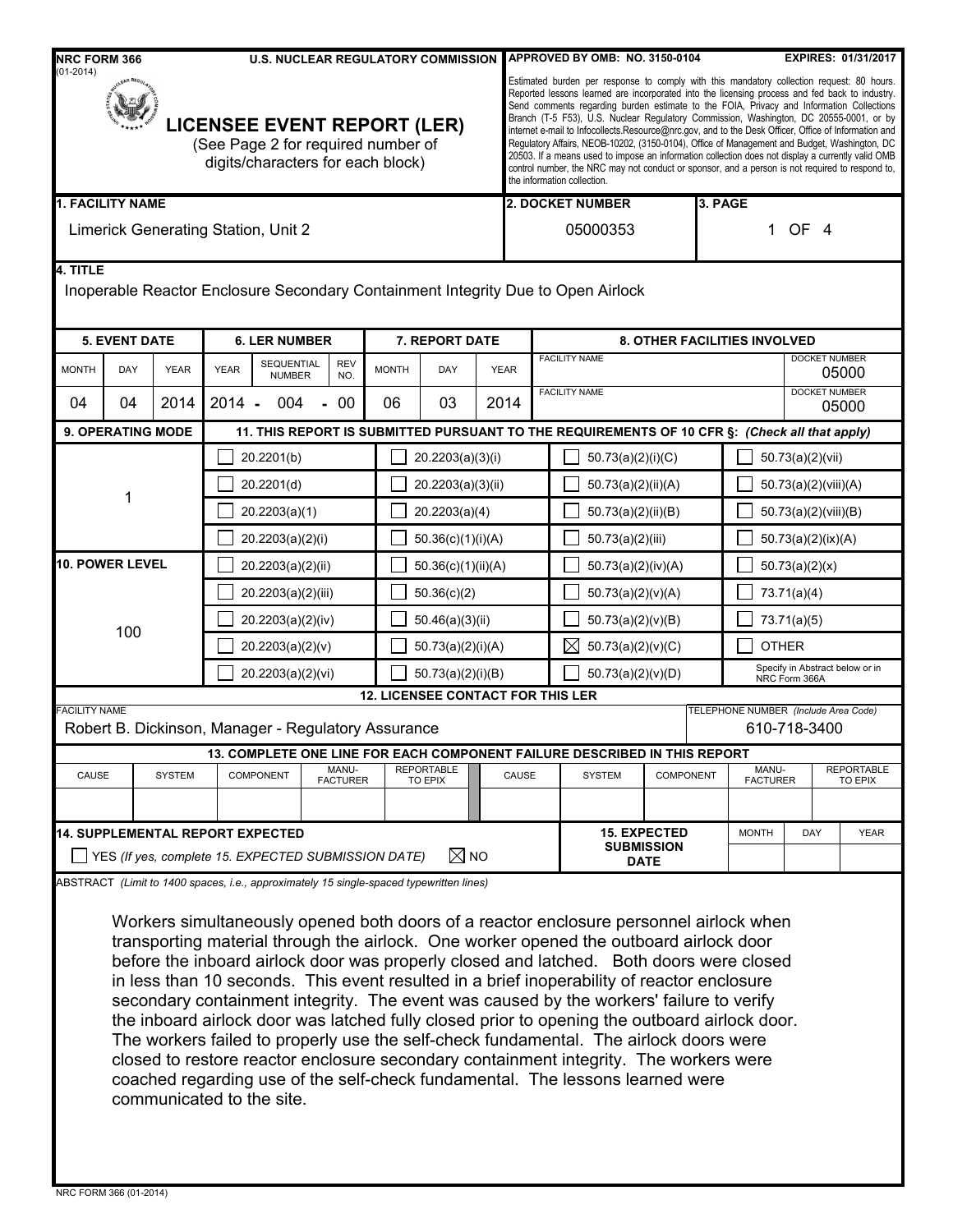| <b>NRC FORM 366A</b><br><b>U.S. NUCLEAR REGULATORY COMMISSION</b>                                                                                                                                                                                                                         |                                                                                                                                                                                                                                                                                                                                                                                                                                                                                                                                                                                                                                                                          |                                                                                                                                                                                                                                                                                                                                                                                                                                                                                                                                                                                                                                                                                       | APPROVED BY OMB: NO. 3150-0104 |            |         | <b>EXPIRES: 01/31/2017</b> |  |  |  |  |  |
|-------------------------------------------------------------------------------------------------------------------------------------------------------------------------------------------------------------------------------------------------------------------------------------------|--------------------------------------------------------------------------------------------------------------------------------------------------------------------------------------------------------------------------------------------------------------------------------------------------------------------------------------------------------------------------------------------------------------------------------------------------------------------------------------------------------------------------------------------------------------------------------------------------------------------------------------------------------------------------|---------------------------------------------------------------------------------------------------------------------------------------------------------------------------------------------------------------------------------------------------------------------------------------------------------------------------------------------------------------------------------------------------------------------------------------------------------------------------------------------------------------------------------------------------------------------------------------------------------------------------------------------------------------------------------------|--------------------------------|------------|---------|----------------------------|--|--|--|--|--|
| $(01-2014)$<br><b>LICENSEE EVENT REPORT (LER)</b><br><b>CONTINUATION SHEET</b>                                                                                                                                                                                                            |                                                                                                                                                                                                                                                                                                                                                                                                                                                                                                                                                                                                                                                                          | Estimated burden per response to comply with this mandatory collection request: 80 hours.<br>Reported lessons learned are incorporated into the licensing process and fed back to industry.<br>Send comments regarding burden estimate to the FOIA, Privacy and Information Collections<br>Branch (T-5 F53), U.S. Nuclear Regulatory Commission, Washington, DC 20555-0001, or by<br>internet e-mail to Infocollects.Resource@nrc.gov, and to the Desk Officer, Office of Information<br>and Regulatory Affairs, NEOB-10202, (3<br>currently valid OMB control number, the NRC may not conduct or sponsor, and a person is not<br>required to respond to, the information collection. |                                |            |         |                            |  |  |  |  |  |
| <b>1. FACILITY NAME</b>                                                                                                                                                                                                                                                                   | 2. DOCKET                                                                                                                                                                                                                                                                                                                                                                                                                                                                                                                                                                                                                                                                |                                                                                                                                                                                                                                                                                                                                                                                                                                                                                                                                                                                                                                                                                       | <b>6. LER NUMBER</b>           |            |         | 3. PAGE                    |  |  |  |  |  |
| Limerick Generating Station, Unit 2                                                                                                                                                                                                                                                       | 05000353                                                                                                                                                                                                                                                                                                                                                                                                                                                                                                                                                                                                                                                                 | YEAR                                                                                                                                                                                                                                                                                                                                                                                                                                                                                                                                                                                                                                                                                  | SEQUENTIAL<br>NUMBER           | REV<br>NO. | 2<br>OF |                            |  |  |  |  |  |
|                                                                                                                                                                                                                                                                                           |                                                                                                                                                                                                                                                                                                                                                                                                                                                                                                                                                                                                                                                                          | 2014                                                                                                                                                                                                                                                                                                                                                                                                                                                                                                                                                                                                                                                                                  | 004                            | 00         |         |                            |  |  |  |  |  |
| <b>NARRATIVE</b>                                                                                                                                                                                                                                                                          |                                                                                                                                                                                                                                                                                                                                                                                                                                                                                                                                                                                                                                                                          |                                                                                                                                                                                                                                                                                                                                                                                                                                                                                                                                                                                                                                                                                       |                                |            |         |                            |  |  |  |  |  |
| Unit Conditions Prior to the Event                                                                                                                                                                                                                                                        |                                                                                                                                                                                                                                                                                                                                                                                                                                                                                                                                                                                                                                                                          |                                                                                                                                                                                                                                                                                                                                                                                                                                                                                                                                                                                                                                                                                       |                                |            |         |                            |  |  |  |  |  |
|                                                                                                                                                                                                                                                                                           | Unit 2 was in Operational Condition (OPCON) 1 (Power Operation) at 100% power. There<br>were no other structures, systems or components out of service that contributed to this event.                                                                                                                                                                                                                                                                                                                                                                                                                                                                                   |                                                                                                                                                                                                                                                                                                                                                                                                                                                                                                                                                                                                                                                                                       |                                |            |         |                            |  |  |  |  |  |
| Description of the Event                                                                                                                                                                                                                                                                  |                                                                                                                                                                                                                                                                                                                                                                                                                                                                                                                                                                                                                                                                          |                                                                                                                                                                                                                                                                                                                                                                                                                                                                                                                                                                                                                                                                                       |                                |            |         |                            |  |  |  |  |  |
| when both doors were open.                                                                                                                                                                                                                                                                | On Friday, April 4, 2014, Limerick Unit 2 was operating at 100% power. At approximately<br>0100 hours, the main control room supervisor was notified that both doors (EIIS:DR) on one<br>reactor enclosure airlock had been briefly opened. The reactor enclosure low pressure alarm<br>(EIIS:ALM) setpoint is 0.20 inches of vacuum water gauge (WG) and the reactor enclosure<br>low pressure alarm did not actuate during the event. The airlock was open for less than 10<br>seconds; therefore, the airlock open main control room alarm did not actuate. The reactor<br>enclosure secondary containment integrity (EIIS:NH) was declared inoperable for the period |                                                                                                                                                                                                                                                                                                                                                                                                                                                                                                                                                                                                                                                                                       |                                |            |         |                            |  |  |  |  |  |
|                                                                                                                                                                                                                                                                                           | An investigation confirmed that workers were moving material through the airlock that<br>connects Unit 2 reactor enclosure and Unit 2 turbine enclosure on the 269 foot elevation.<br>One worker opened the outboard door before the other worker had fully closed and latched<br>the inboard door. The airlock doors were open for a period of less than 10 seconds. The<br>workers immediately reclosed both doors and the breach of secondary containment was<br>terminated. The workers notified Operations shift management of the containment breach.                                                                                                              |                                                                                                                                                                                                                                                                                                                                                                                                                                                                                                                                                                                                                                                                                       |                                |            |         |                            |  |  |  |  |  |
|                                                                                                                                                                                                                                                                                           | Technical Specification (TS) 3.6.5.1.1 Reactor Enclosure Secondary Containment Integrity<br>surveillance requirement 4.6.5.1.1.a requires verification that reactor enclosure pressure is<br>greater than or equal to 0.25 inches of vacuum (WG) on a 24-hour frequency. The TS<br>surveillance requirement 4.6.5.1.1.b.2 requires at least one door in each access to the<br>reactor enclosure be verified closed on a 31-day frequency. TS 3.6.5.1.1 is applicable in<br>operational conditions (OPCON) 1, 2 and 3.                                                                                                                                                    |                                                                                                                                                                                                                                                                                                                                                                                                                                                                                                                                                                                                                                                                                       |                                |            |         |                            |  |  |  |  |  |
|                                                                                                                                                                                                                                                                                           | This LER is being submitted pursuant to the requirements of $10CFR50.73(a)(2)(v)(C)$ for a<br>condition that could have prevented the fulfillment of the safety function of structures or<br>systems needed to control the release of radioactive material.                                                                                                                                                                                                                                                                                                                                                                                                              |                                                                                                                                                                                                                                                                                                                                                                                                                                                                                                                                                                                                                                                                                       |                                |            |         |                            |  |  |  |  |  |
| NEI 99-02 Revision 7, Regulatory Assessment Performance Indicator Guideline, section 2.2<br>Mitigating Systems Cornerstone, Safety System Functional Failures, Clarifying Notes, states<br>the following:                                                                                 |                                                                                                                                                                                                                                                                                                                                                                                                                                                                                                                                                                                                                                                                          |                                                                                                                                                                                                                                                                                                                                                                                                                                                                                                                                                                                                                                                                                       |                                |            |         |                            |  |  |  |  |  |
| Engineering analyses: events in which the licensee declared a system inoperable but<br>an engineering analysis later determined that the system was capable of performing<br>its safety function are not counted, even if the system was removed from service to<br>perform the analysis. |                                                                                                                                                                                                                                                                                                                                                                                                                                                                                                                                                                                                                                                                          |                                                                                                                                                                                                                                                                                                                                                                                                                                                                                                                                                                                                                                                                                       |                                |            |         |                            |  |  |  |  |  |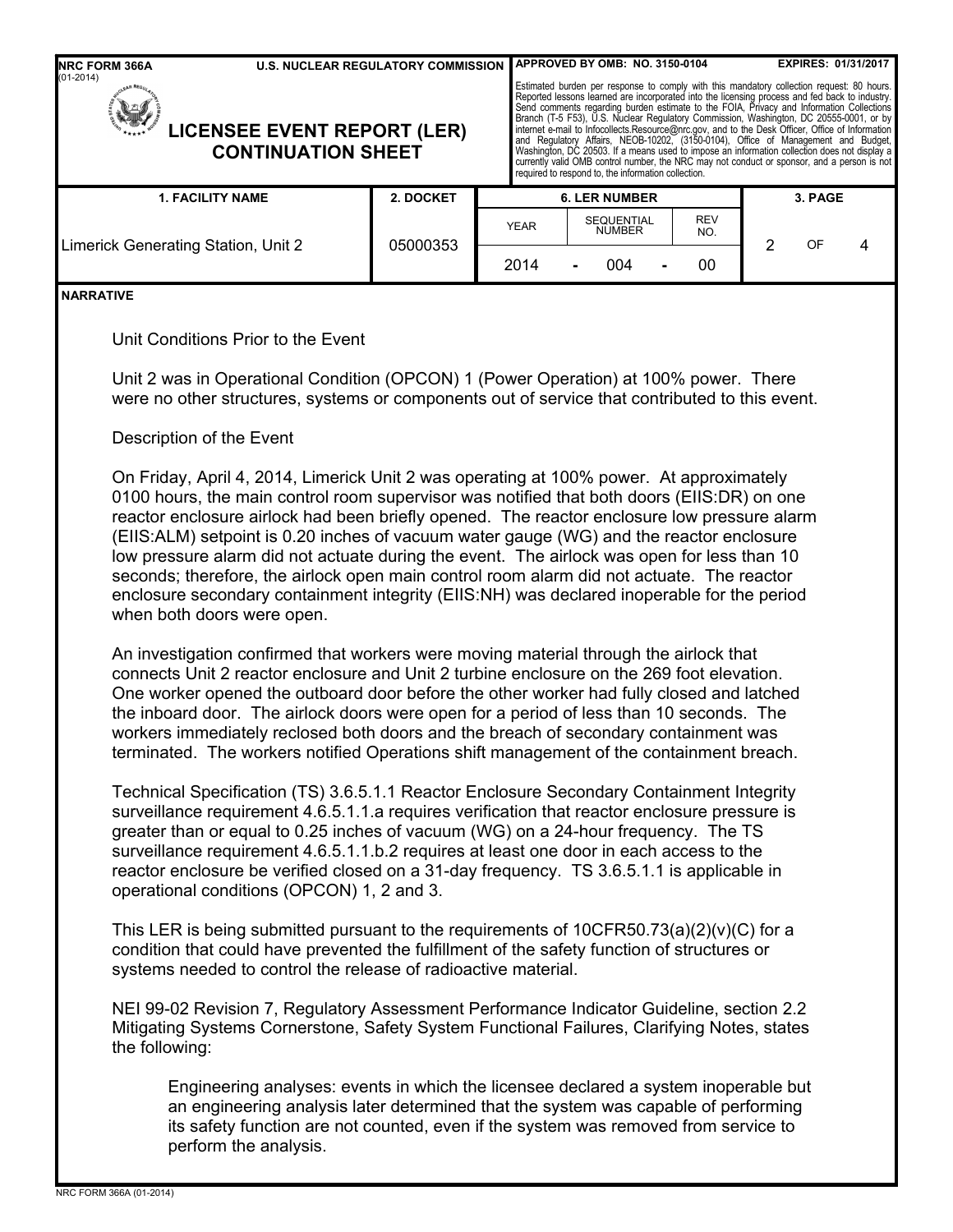| <b>INRC FORM 366A</b><br>$(01-2014)$ | LICENSEE EVENT REPORT (LER)<br><b>CONTINUATION SHEET</b> |             |                                    | <b>U.S. NUCLEAR REGULATORY COMMISSION</b> |         |  |  |  |
|--------------------------------------|----------------------------------------------------------|-------------|------------------------------------|-------------------------------------------|---------|--|--|--|
| <b>1. FACILITY NAME</b>              | 2. DOCKET                                                |             | <b>6. LER NUMBER</b>               |                                           | 3. PAGE |  |  |  |
|                                      |                                                          | <b>YEAR</b> | <b>SEQUENTIAL</b><br><b>NUMBER</b> | <b>REV</b><br>NO.                         |         |  |  |  |

2014 **-** 004 **-** 00

3 OF 4

#### **NARRATIVE**

This event will not be reported in the NRC performance indicator (PI) for safety system functional failures (SSFF) since an engineering analysis (technical evaluation) was performed which determined that the system is capable of performing its safety function during events when the airlock is open for less than 10 seconds. The post-LOCA dose calculation does not credit reactor enclosure secondary containment integrity for mitigation of on-site and off-site doses for the first 15.5 minutes of the event. Therefore, this event is bounded by the existing dose calculation.

# Analysis of the Event

Limerick Generating Station, Unit 2 **CENN 105000353** 

There was no actual safety consequence associated with this event. The potential safety consequences of this event were minimal. Both doors on the airlock were open simultaneously for less than 10 seconds.

To prevent a breach of secondary containment each reactor enclosure airlock is equipped with door open indicating lights which are used to locally verify the door status. If both doors are opened simultaneously a local alarm is actuated. If both doors remain open for greater than 10 seconds an alarm is actuated in the main control room and operators are dispatched to verify that the airlock doors are closed.

UFSAR 6.2.3.2.1 describes the secondary containment design. The reactor enclosure secondary containment is designed to limit the inleakage to 200% of each zone's free volume per day, and the refueling area secondary containment (Zone III) is designed to limit the inleakage to 50% of its zone free volume per day. These inleakage rates are based on a negative interior pressure of 0.25 inches wg, while operating the standby gas treatment system (SGTS). Following a LOCA the affected zone is maintained at this negative pressure by operation of the SGTS.

## Cause of the Event

The workers failed to verify the inboard airlock door was latched fully closed prior to a coworker opening the outboard airlock door. The workers failed to use the self-check fundamental. This event was not prevented by the design of the reactor enclosure airlocks since there is no mechanical interlock and the door open indicating light does not prevent simultaneous opening of both airlock doors.

#### Corrective Action Completed

The airlock doors were closed to restore reactor enclosure secondary containment integrity.

The workers were coached regarding use of the self-check fundamental.

The lessons learned were communicated to the site.